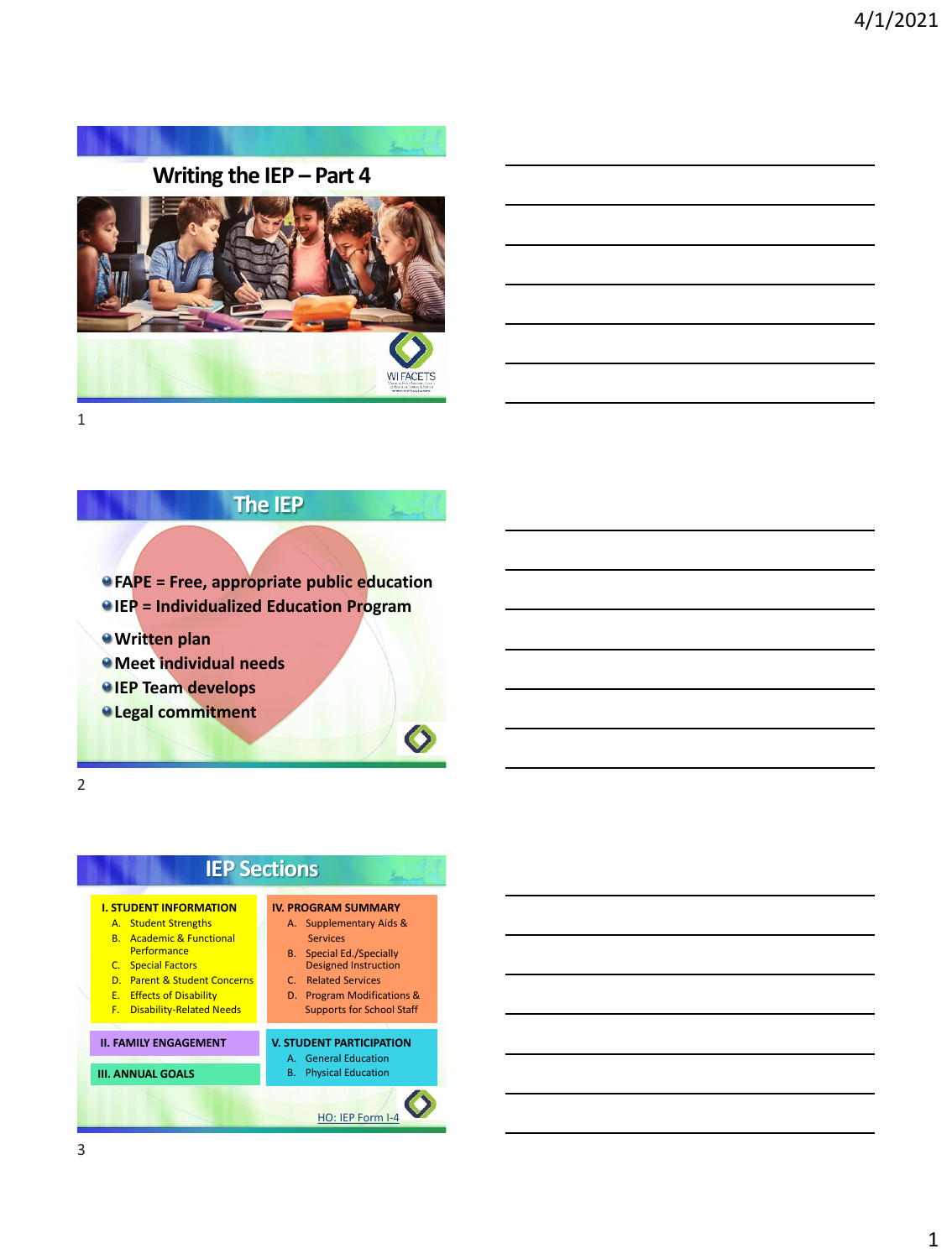

# **IV. Program Summary**

| <b>B. Special Education / Specially Designed Instruction</b> |           |                  |           |                 |                |
|--------------------------------------------------------------|-----------|------------------|-----------|-----------------|----------------|
| Describe                                                     | Frequency | Amount           | Location  | <b>Duration</b> | Goal#          |
| Specialized Instruction in                                   | 3 times   | 50 min           | Special   |                 | 3              |
| Reading & Written Language                                   | weekly    |                  | Education |                 |                |
| <b>Travel Training</b>                                       | 3 times   | $50 \text{ min}$ | Community | 1/5/2021        | $\overline{7}$ |
|                                                              | monthly   |                  |           | to $6/10/21$    |                |
| Reteaching Regular Ed.                                       | 1 time    | $15 \text{ min}$ | Special   |                 | 1,2,3,4        |
| Classroom Activities                                         | daily     |                  | Education |                 | .5,6           |
| Specially Designed Physical                                  | 3 times   | 50 min           | Regular   |                 |                |
| Education                                                    | weekly    |                  | Education |                 |                |
| Specialized Instruction in Oral                              | 3 times   | $10 \text{ min}$ | Regular   |                 | 6              |
| Communication & Language                                     | monthly   |                  | Education |                 |                |
| Special Instruction in Oral                                  | 1 time    | 40 min           | Special   |                 | 6              |
| Communication & Language                                     | weekly    |                  | Education |                 |                |

5

## **IV. Program Summary**

- **Frequency** = how **often Time period (day, week, month)**
- Circumstances "when…."

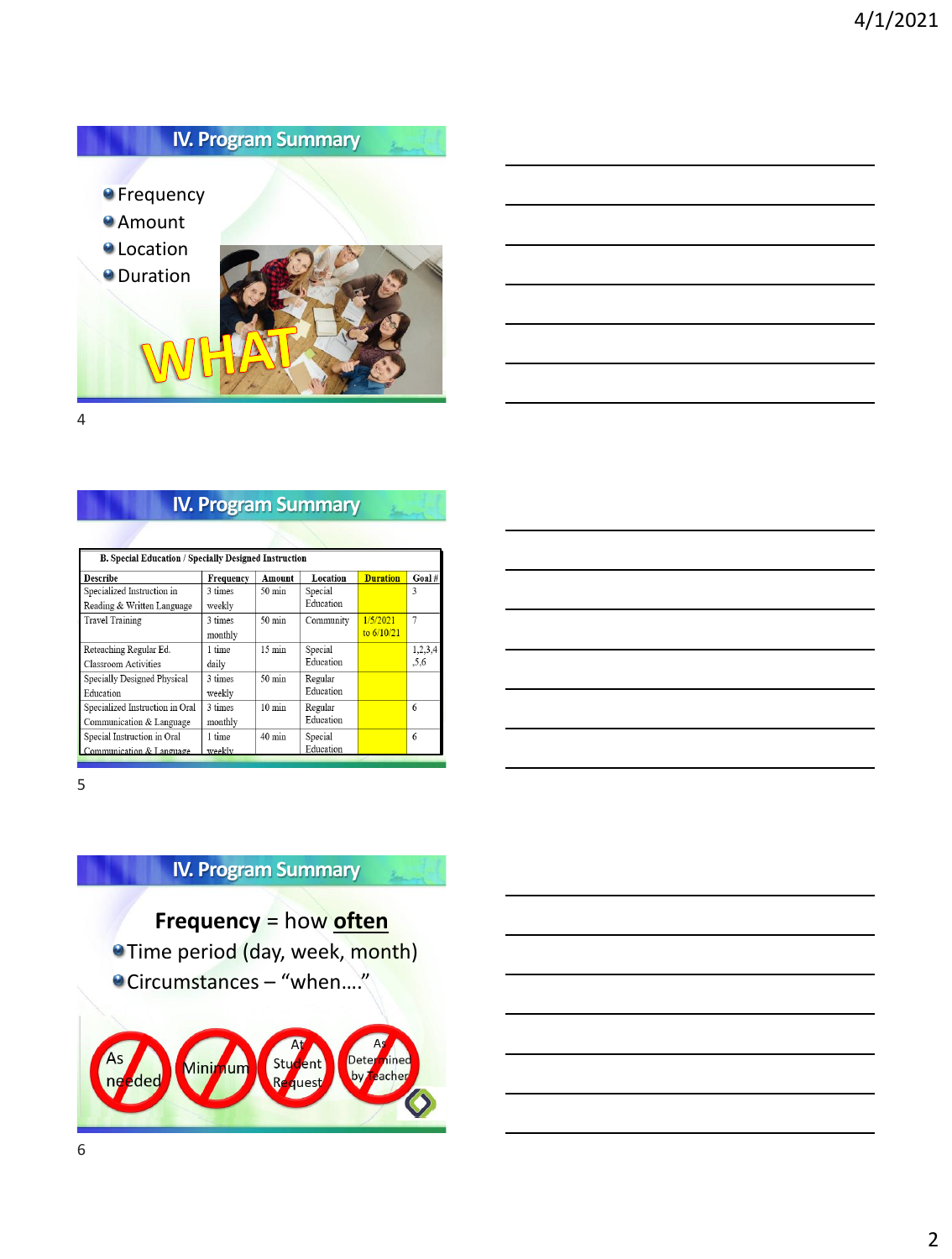## **IV. Program Summary**

 $\lambda$ 

**Amount** = how **much**

**• Time – minutes or hours** ● Circumstances – "when..."



7

#### **IV. Program Summary**

**Location** = **where Regular ed., special ed., bus, hallway,** 

playground, community, job site, etc.



8

## **IV. Program Summary**

**Duration** = **how long**

Projected begin/end dates

• Same

• Different

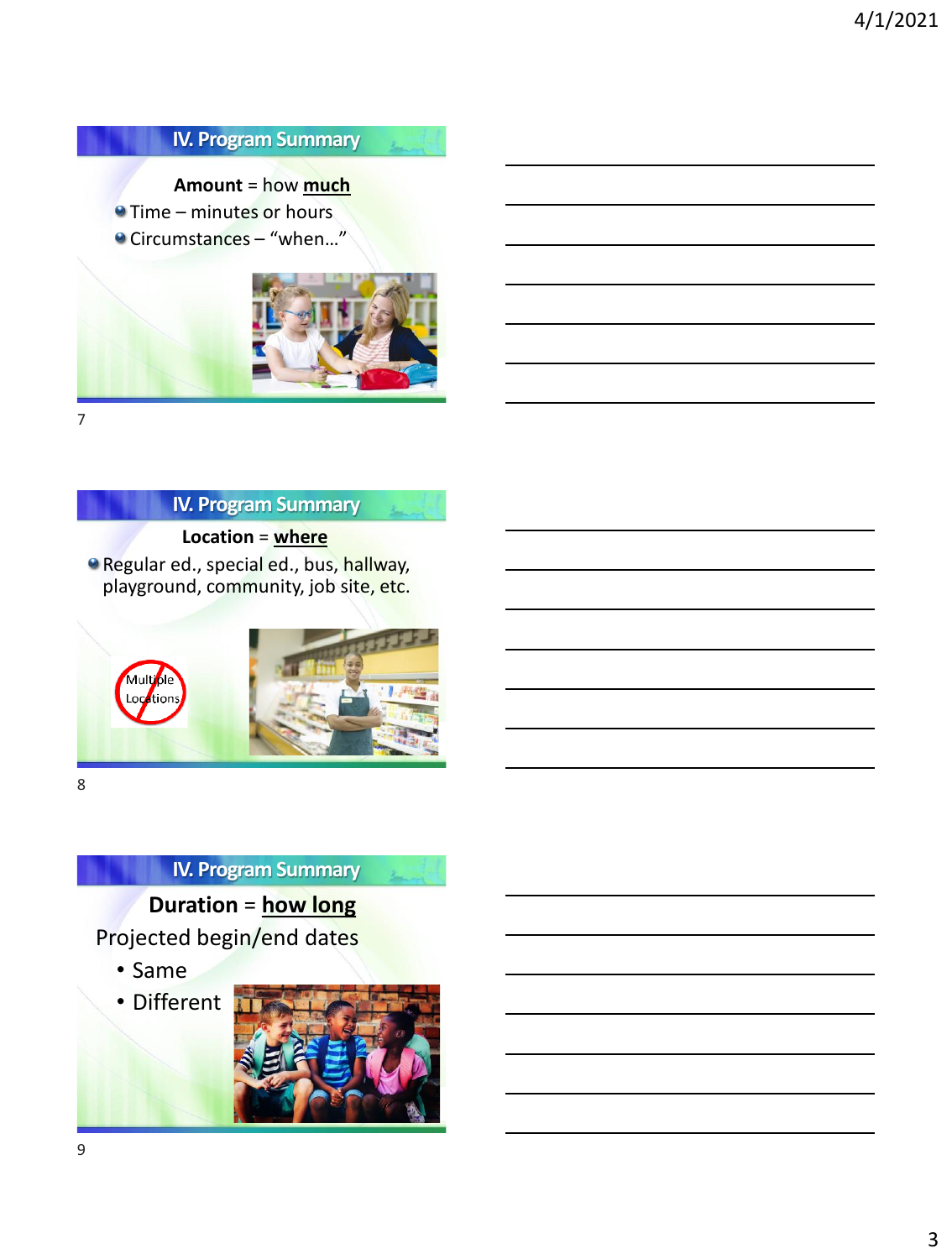

10

### **V. A. Participation in Reg.Ed.**

LRE ([00.04](https://dpi.wi.gov/sped/laws-procedures-bulletins/bulletins/00-04)) to the **maximum extent possible, students with disabilities will be educated with their non-disabled peers**



11

## **V. A. Participation in Reg.Ed.**

- ❑ Will participate full-time in Regular Ed.
- ❑ Will **NOT** participate full-time in Reg. Ed.
	- 1. Extent (when, how much)

2. Why

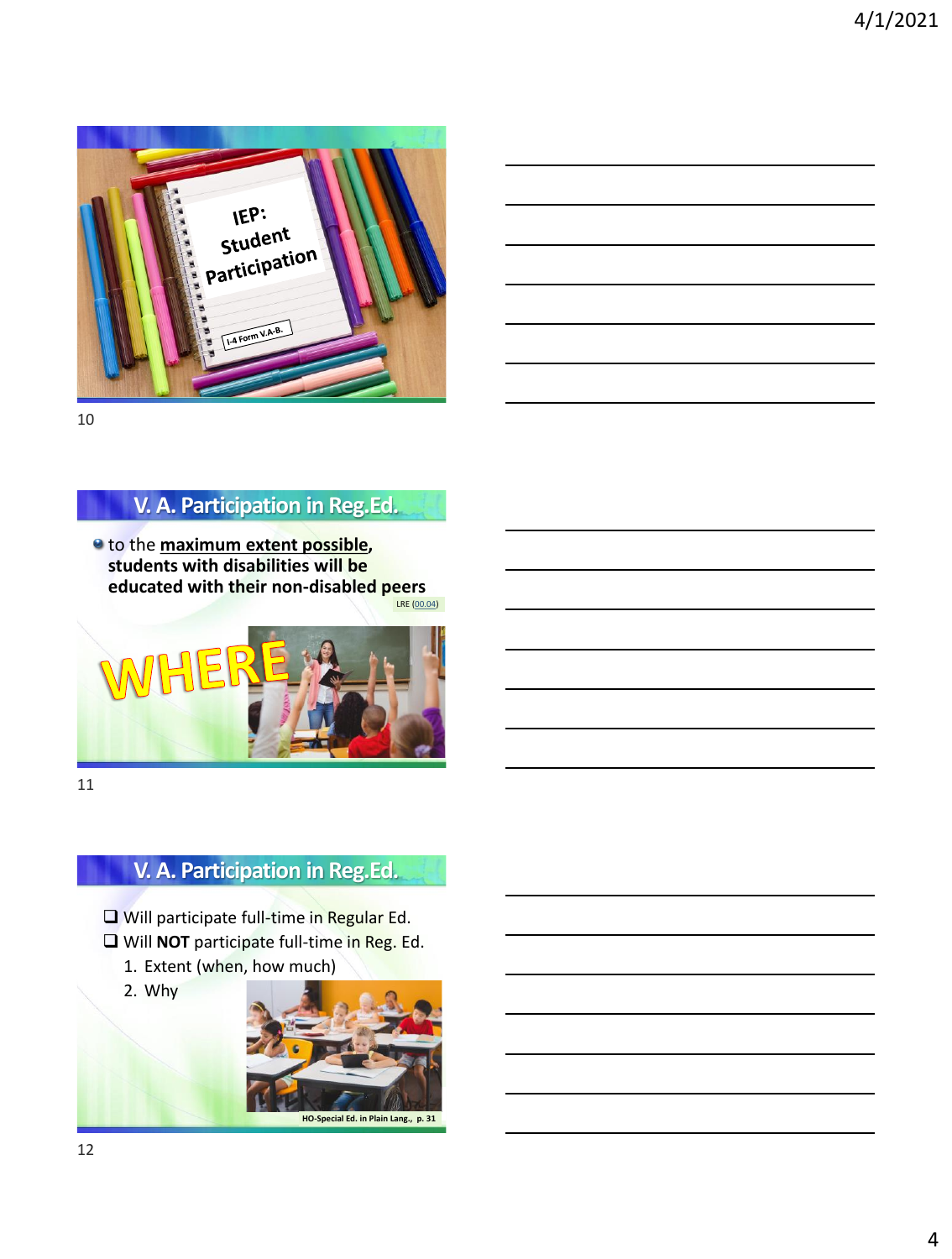## **V.B. Participation in Phys.Ed.**

#### General PE or Adapted PE?

Specially designed PE to meet the unique needs of a child with a disability



13



14

## **Transition**

**O** Transition = preparing for life as an adult

- **•** First IEP in effect at age14 (in WI)
- **Postsecondary Transition Plan (PTP)**

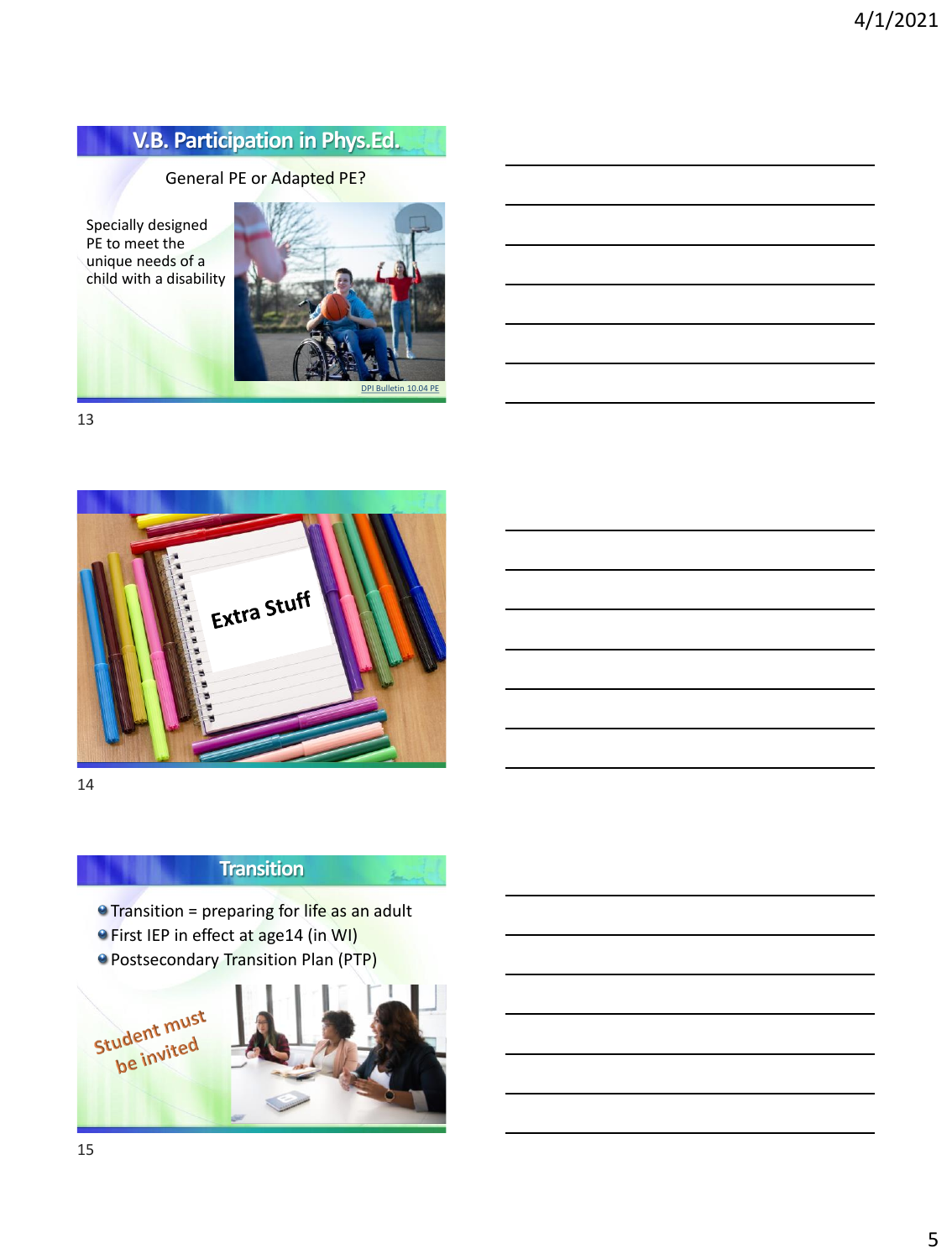### **Transition**

- Areas of Need
	- training, education, employment, independent living skills
- **O** Transition Assessment
- **Postsecondary Goals**
- **Transition Services**



أسمع

16



17

### **Problem-Solving**

**HO-Spec. Ed. Plain Lang, p.47**

- Independent Educational Evaluation
- Facilitated IEP
- Mediation
- IDEA State Complaint
- Due Process Hearing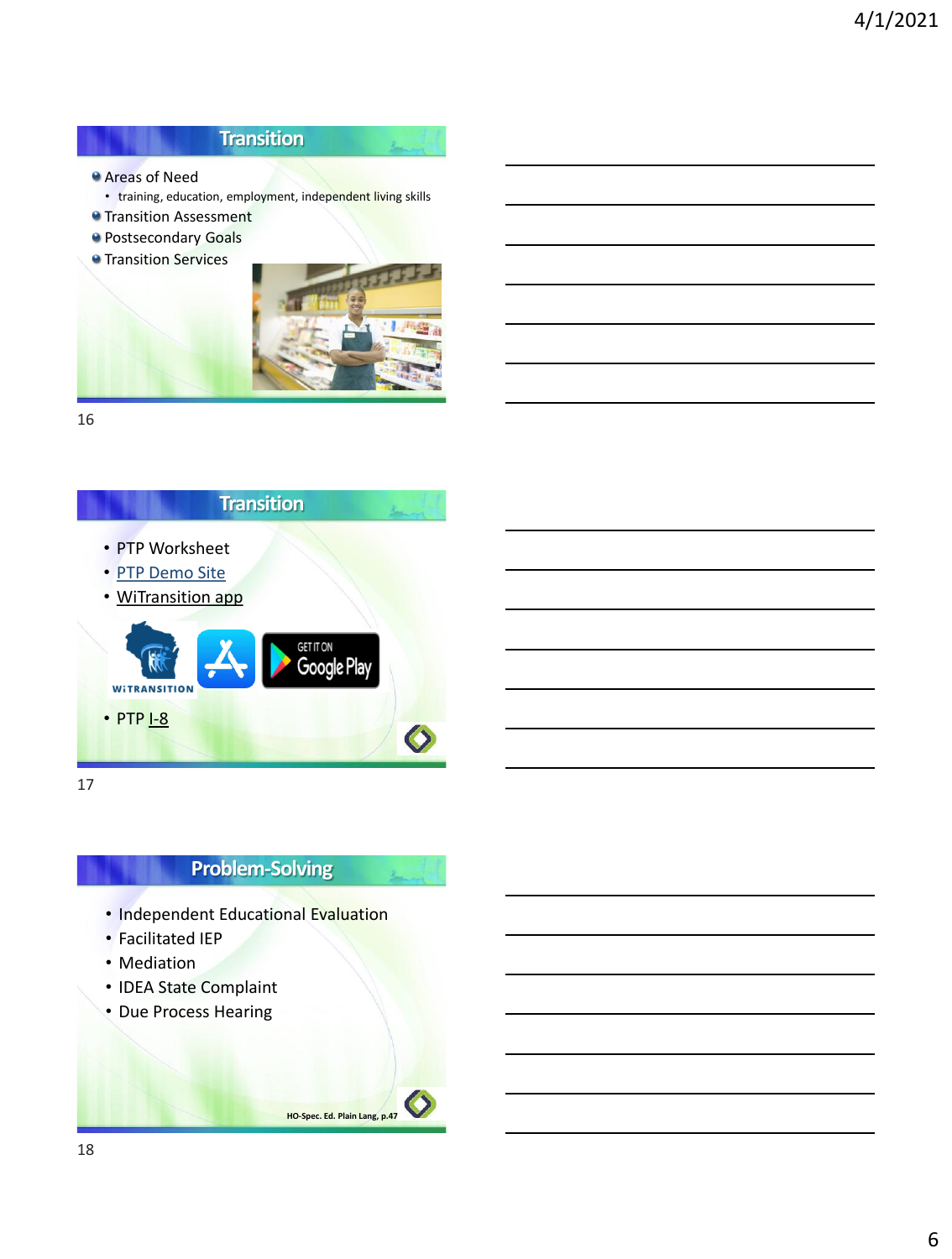## **Prior Written Notice**

#### **Prior Written Notice (M-1)**

- Written description of action proposed or refused
- Why proposed/refused
- **Basis for decision**
- **Options considered**
- Procedural safeguards **Send reasonable time**



 $\lambda$ 

19



20





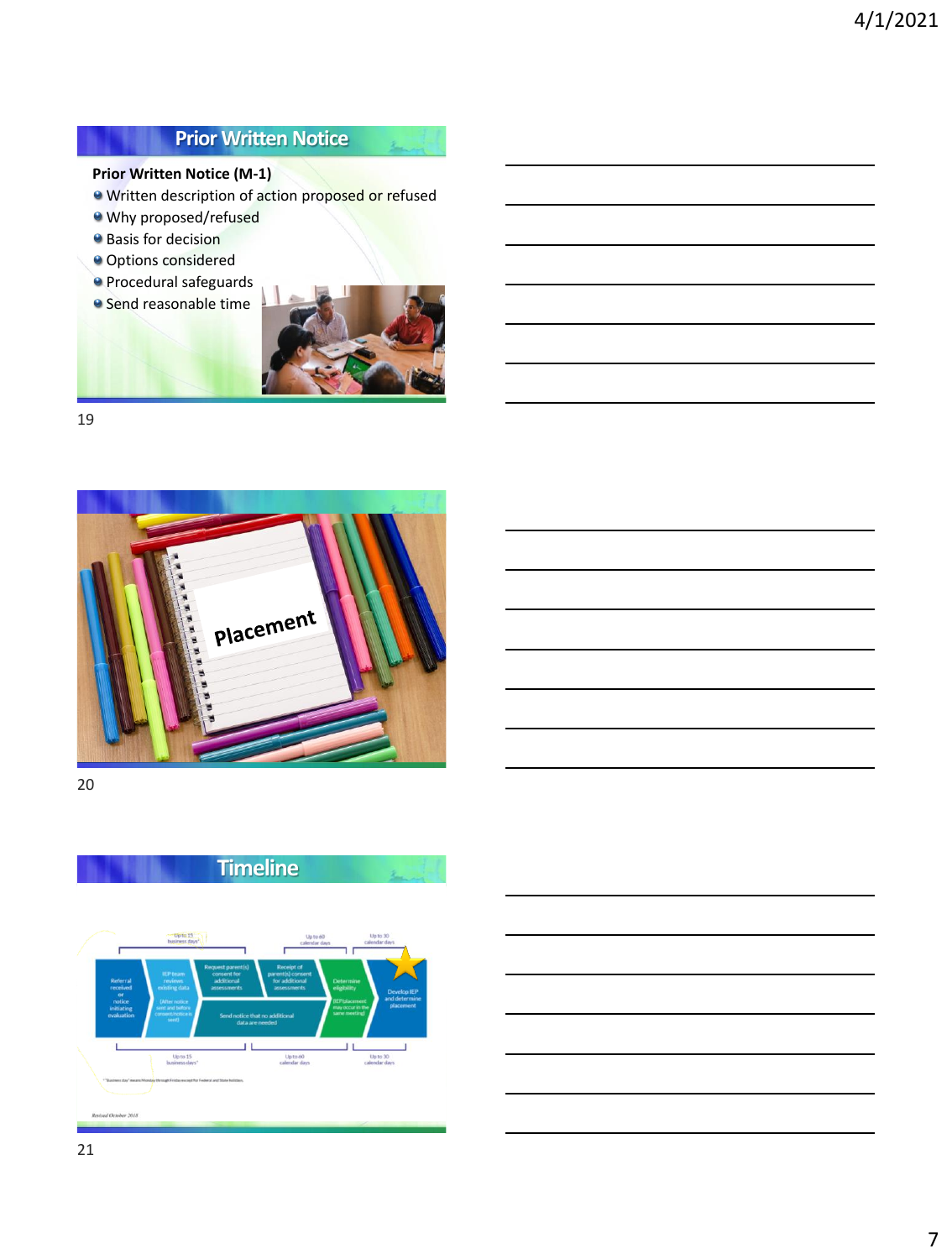

22

### **Placement**

- **Close to home**
- **In school would attend if not disabled**
- **a** Range of options



23

## **Placement**

Nonacademic & extracurricular activities